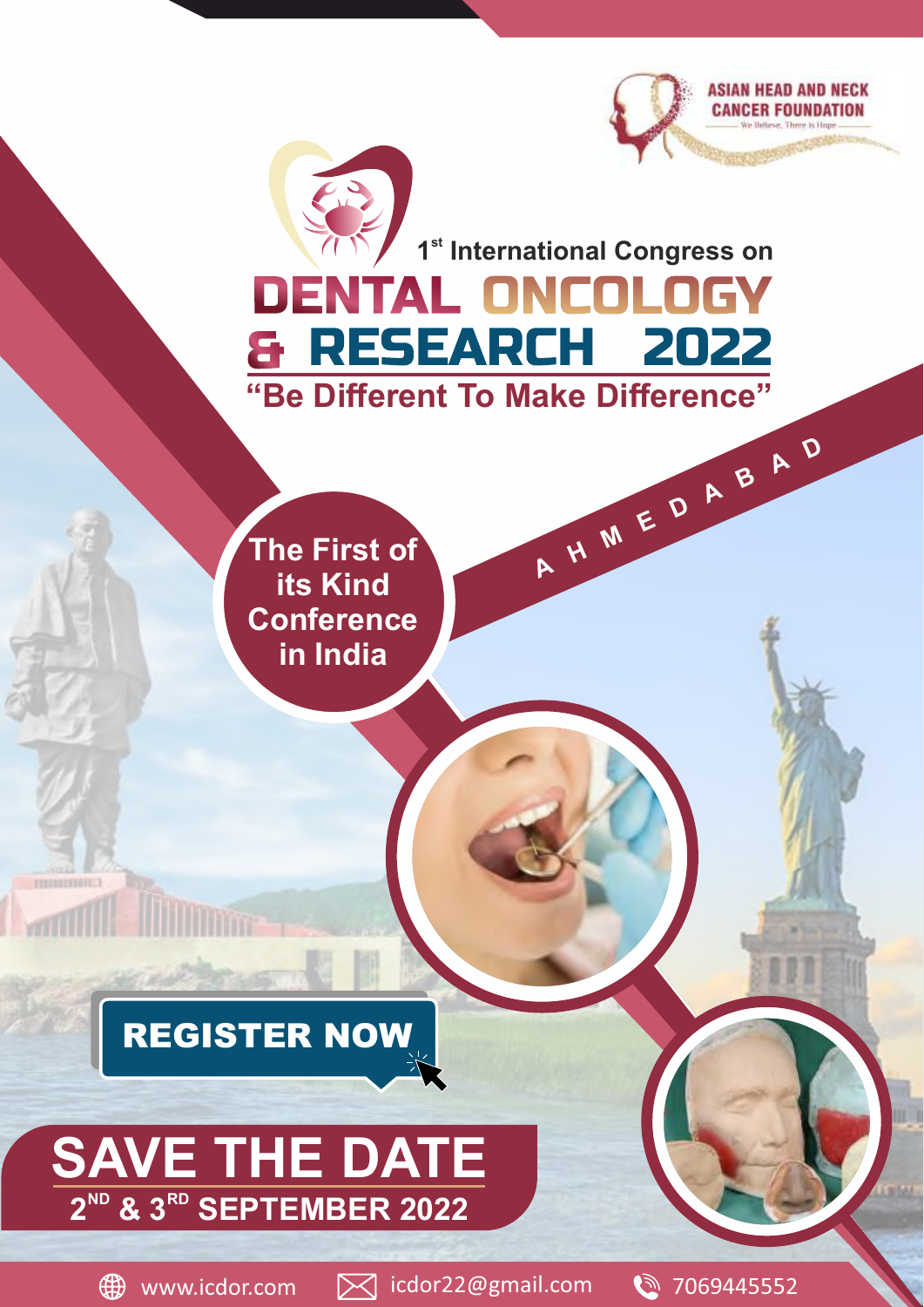



### **Dear Colleague,**

We are pleased to invite you to the 1st International Congress of Dental Oncology & Research Conference 2022 to be held on 2<sup>nd</sup> & 3<sup>rd</sup> September 2022 at Pandit Dindayal Upadhyay **Auditorium, Ahmedabad.**

#### The Theme of the conference is **"Be Different To Make Difference"**

Asian Head and Neck Cancer Foundation is honored to conduct the First of its kind conference on Dental Oncology in India.

"Cancer Care involves a collaborative team approach which is contemplated to give better quality of life to cancer patients. Dental professionals play an important role in overall management of patients undergoing cancer treatment."

Dental Oncology is an emerging trend in the area of Dentistry focusing on dental and oral manifestations of chemotherapy, radiation therapy and/or Head and Neck surgery.

The goal of the conference is to emphasize and highlight the key role of oral health care providers/ dental professionals in screening, prevention, early detection, treatment and rehabilitation of oral cancer, to empower them in dealing with oral manifestations  $\&$ complications of cancer and its treatment and to recognize prospects and avenues of research in Dental Oncology.

The overall intention of the congress is to bring together all healthcare professionals involved in care of cancer patients to learn, share and voice their opinions through this interactive platform.

The key highlight of conference is eminent international speakers from Memorial Sloan Kettering Cancer Center New York, USA and renowned National faculty who will share their knowledge and vast experience.

The conference is expected to be attended by more than 1000 delegates from across the India

AHMEOABAO

Looking forward to welcoming you at the Ahmedabad conference.

Warm Regards

**Dr. Shakti Singh Deora** Secretary Asian Head and Neck **Cancer Foundation** 

**Dr. Natasha Lalwani** Joint Secretary Asian Head and Neck Cancer Foundation

中午